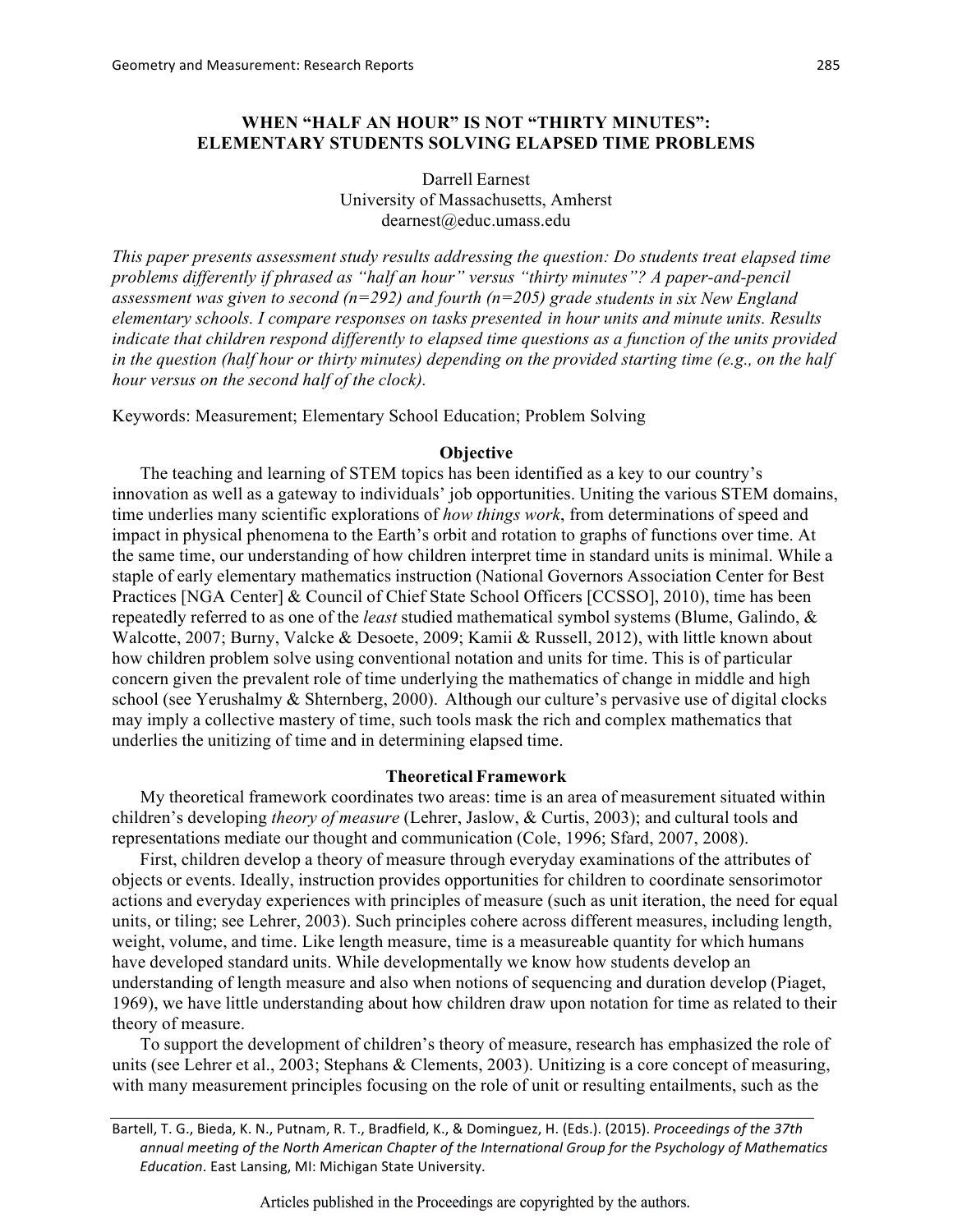need for a zero-point. With standard units of time measure, a long social history has led to our current system of notation in which units of time are in groups of 12 or 24 (hours) and 60 (minutes). The groupings of these hierarchical units greatly contrast with base-10 system of numeration underlying much of the mathematics content in elementary school, suggesting that drawing upon the proportional relation between hour and minute units may pose challenges. However, little research exists that explores how children may apply and coordinate standard units for time in their problem solving. The present study seeks examines how children solve elapsed time problems in order to document whether such challenges involving unit exist and, if so, how to characterize them.

Second, I consider thinking and learning to be inextricably linked to culture (Cole, 1996; Earnest, 2015; Sfard, 2007), with tools (i.e., a digital or analog clock) and conventional notation serving mediating roles in thought and communication. This may include cultural and mathematical referents such as "half an hour" and "thirty minutes." Analog and digital clocks represent time and its properties in different ways, with the analog clock's intervals of time translating duration into spatial distance (Lakoff & Nuñez, 2000; Williams, 2012). Digital time provides a precise time to the minute without reflecting hour-to-minute relations. The digital time 5:10, for example, provides a quick and precise numeric realization of time. Contrasting with this, the analog clock indicates time through a length based representational context. If we consider the hour hand for 5:10, for example, one may interpret its position as not just showing the "5" as with digital notation, but its displacement from 5:00 to 5:10 as well as the length corresponding to the 50 minutes remaining in the hour from 5:10 to 6:00. Tapping into children's developing theory of measure, the analog clock is a cultural tool that builds on principles of measure reflected on a number line. A premise of this work is that, in children's problem solving involving time, prior experiences with notation and tools serve mediating roles, even when solving problems involving digital notation alone.

Mathematically, elapsed times are equivalent whether provided in hour-units (e.g., half an hour) or minute-units (e.g., 30 minutes). However, children may interpret such units in different ways, though prior research has not considered this. Various articles have provided important examples about how children may treat time notation in terms of base ten (e.g., Breyfogle & Williams, 2008; Kamii & Russell, 2012), such as adding 30 minutes to the time 4:40 to reach 4:70. An underlying complexity underlying standard time notation is that hierarchical units of hours and minutes are grouped by 12 (hours) and 60 (minutes and seconds), a stark contrast to the base-10 groupings underlying place value and standard algorithms in elementary mathematics. The present study seeks to contribute systematic research to support whether such issues are pervasive in children's problem solving.

#### **Research Questions**

The present study investigates the research questions: Do children perform differently on elapsed time tasks as a function of the units of elapsed time? Do such differences depend on the starting time provided in the task? Based on these questions, I investigate patterns of responses across the focal tasks.

### **Methods**

Participants included 292 Grade 2 students and 205 Grade 4 students drawn from six elementary schools in urban, rural, and suburban contexts in New England. Grade 2 students were selected because standards indicate children in this grade have already mastered time to the hour and half hour and are currently working on time at the 5 minutes (NGA Center & CCSSO, 2010). Grade 4 students were selected because, according to standards, time concepts including elapsed time have been mastered in prior grades, and their performances therefore illuminate any persisting differences in performance on problems involving time.

Bartell, T. G., Bieda, K. N., Putnam, R. T., Bradfield, K., & Dominguez, H. (Eds.). (2015). *Proceedings of the 37th* annual meeting of the North American Chapter of the International Group for the Psychology of Mathematics *Education*. East Lansing, MI: Michigan State University.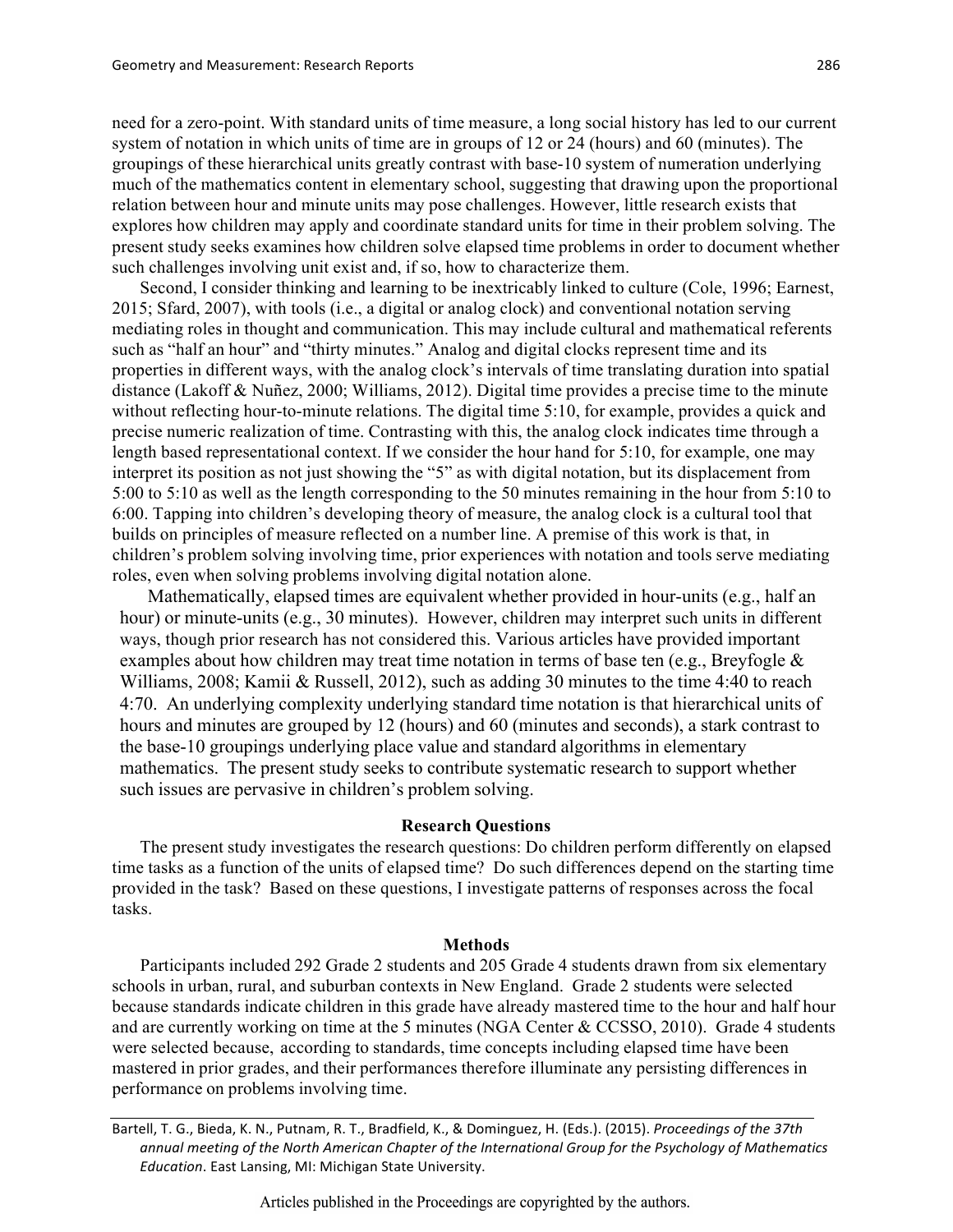The assessment featured 31 items, the design of which was informed by classroom observations and informal interviews with students in second and fourth grades over 1.5 years. This paper focuses on a subset of six assessment items: three items featured minute-units for elapsed time ("30 minutes") and three analogous items involving hour-units ("half an hour") (see Figure 1). For each problem type, one problem had a starting time at x:30, another corresponding to the first half of the clock  $(x:10)$ , and the final to the second half of the clock  $(x:40)$ .



**Figure 1: Assessment tasks by Problem Type (rows A and B) and Starting Time (columns 1, 2, or 3).**

Teachers administered the assessments in December 2014 and January 2015 (dates were staggered due to weather-related school cancellations). Students had 25 minutes to complete the assessment; students that did not finish the assessment were not included in this analysis. The researcher was present to oversee each administration. All assessments were collected and scanned. Though not reported in the current paper, a subset of grade 2 ( $n = 72$ ) and grade 4 ( $n = 72$ ) students participated in problem solving interviews with analog or digital clocks.

#### **Analysis and Results**

The analysis is presented in two parts. I first present quantitative results that reveal students perform differently on "30 minutes" versus "half an hour" questions depending on the starting time. Following this, I present an analysis of responses on tasks in order to demonstrate that particular responses arise for one unit type but not for the other.

## **Performance by Problem Type and Starting Time**

Six problems on the assessment addressed elapsed time in digital notation (see Figure 1). Each student was given one point for each correct response; incorrect responses were assigned 0 points. Means and standard deviations are represented in Figure 2. To determine whether there was a difference in performance, I conducted a Two (Problem Type) x Three (Starting Time) x Two (Grade) repeated measures analysis of variance (ANOVA) for performance.



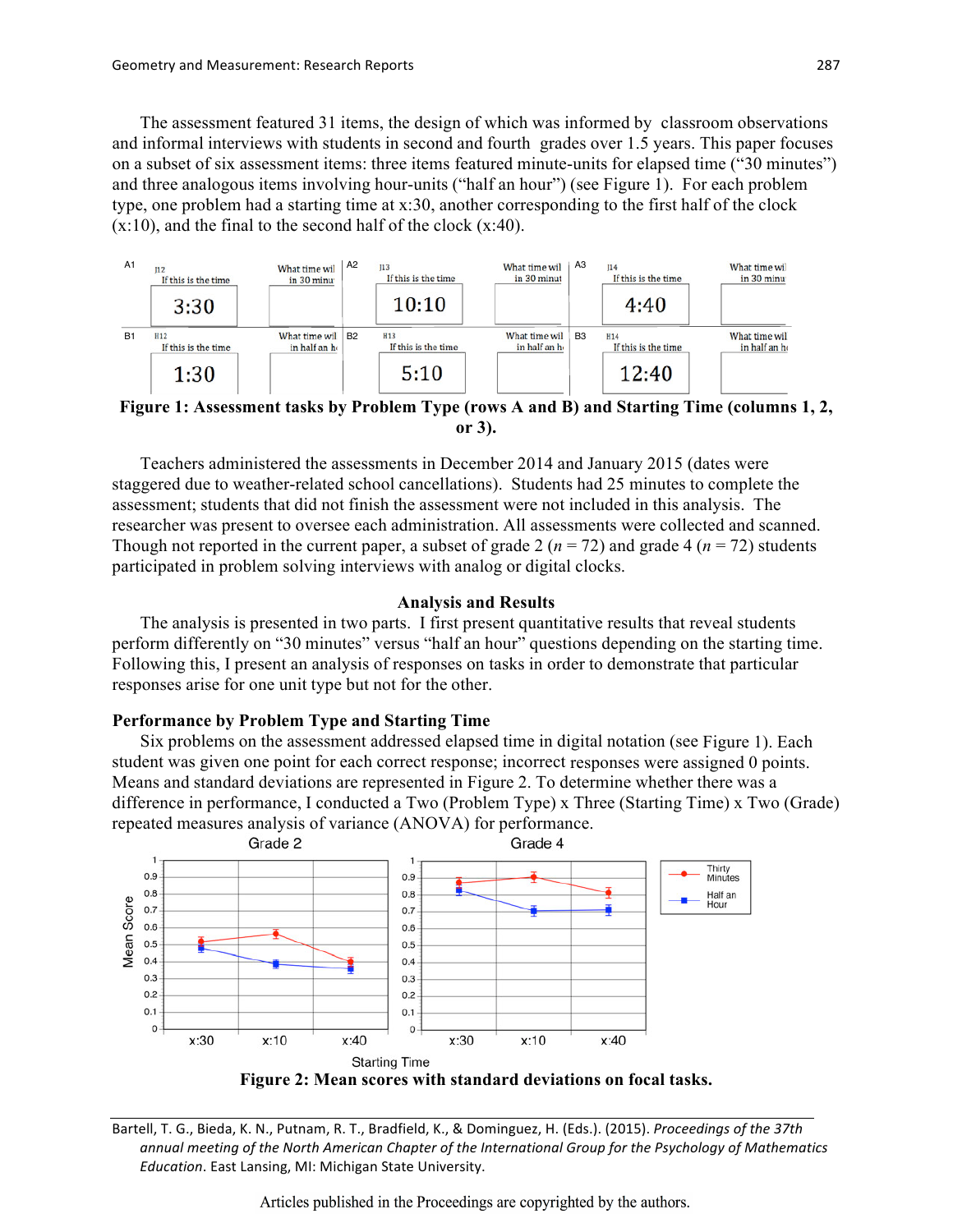I first report three-way and two-way interactions in the data. While there was not a statistically significant three-way interaction between Grade, Problem Type, and Starting Time, *p* = .558, there was a statistically significant two-way interaction between Problem Type and Starting Time, F(2, 982) = 17.798, *p* < .0001. There were no significant interactions between Problem Type and Grade (*p*  $=$  .204) or Starting Time and Grade ( $p = 0.204$ ), suggesting a similar performance profile across problems independent of grade. Given the significant two-way interaction between Problem Type and Starting Time, I also compare performance for each Problem Type for each of the three starting times for the sample (corresponding to data points in the columns of Figure 1). There were statistically different performances on "half an hour" and "thirty minute" tasks for each of the three starting times: x:30 ( $p = .020$ ), x:10 ( $p < .0001$ ), and x:40 ( $p < .0001$ ).

Results thus far confirm that students interpret questions phrased as "half an hour" versus "thirty minutes" differently, with students performing better on tasks phrased as "thirty minutes." These results lead to the following question: How do students' responses vary on tasks based on the units of elapsed time? In order to consider these questions, I turn to an analysis of students' provided responses for across the six tasks.

### **Examining Patterns in Student Responses**

I now consider patterns in incorrect responses for the six tasks presented in Figure 1 identify incorrect responses according to how the final response reflects a particular displacement from the starting time. Five types of displacements emerged across problems (see Figure 3): (1) Displacement by an hour (e.g., 4:40 with 30 minutes elapsed is  $5:40$ ); (2) Displacement by 1.5 hours; (3) Displacement to a x:00 or x:30 point (e.g., 4:40 with 30 minutes elapsed is 5:30); (4) Displacement to a multiple of 5 between 5 and 55 minutes after the starting time (e.g., 4:40 with 30 minutes elapsed is 4:50); (5) Accurate displacement with inaccurate notation (e.g., 4:40 with 30 minutes elapsed is 4:70). In addition, Figure 3 reflects students that provided as a response: (6) the starting time or one minute after the starting time (e.g., 4:40 with 30 minutes elapsed is 4:40 or 4:41); (7) Idiosyncratic responses with frequencies of 1 or 2 in the sample; and (8) "I don't know" or no response. I draw attention to parts of the graphs in Figure 3 in which particular incorrect response codes were provided for one Problem Type and not the other. Note that since Figure 3 presents the proportion based only on incorrect responses, the *n*s for each problem do not include correct responses and, therefore vary across problems. When possible for each code, I reflect on how responses relate to children's theory of measure and/or the role of tools and notation.

**1. Displacement by 1 hour.** The first incorrect response code reflected displacement by one hour. Students provided this response across problems regardless whether phrased as "half an hour" or "thirty minutes." The proportion was greatest for the starting time of x:30; this may be related to children treating the "o'clock" time (e.g., 4:00) as a zero-point rather than the provided starting time. In this case, solving problem A1 (3:30 plus 30 minutes) may treat the next hour mark as the zero point, thereby adding 30 minutes to 4:00 to solve the problem. While this code was applied most for when the starting time was x:30 and when the problem was phrased as "half an hour," this does not well explain how this particular response occurs for starting times of x:10 or x:40, leading to further questions regarding children's problem solving.

**2. Displacement by 1.5 hours.** The second strategy code reflected a 1.5-hour displacement from the starting time. Students drew upon the use of mathematical words in "half an hour" to quantify both *half* and *hour*, adding them together for a total displacement of 1.5 hours. Across the sample, only once did this response occur when the problem was phrased as "thirty minutes." In this particular case, the two units—hours and minutes—differently mediate children's problem solving.

**3. Displacement to x:00 or x:30.** The third code reflected a translation of either "thirty minutes" or "half an hour" into a final time with notation ending with x:00 or x:30. This category arose for

Bartell, T. G., Bieda, K. N., Putnam, R. T., Bradfield, K., & Dominguez, H. (Eds.). (2015). *Proceedings of the 37th* annual meeting of the North American Chapter of the International Group for the Psychology of Mathematics *Education*. East Lansing, MI: Michigan State University.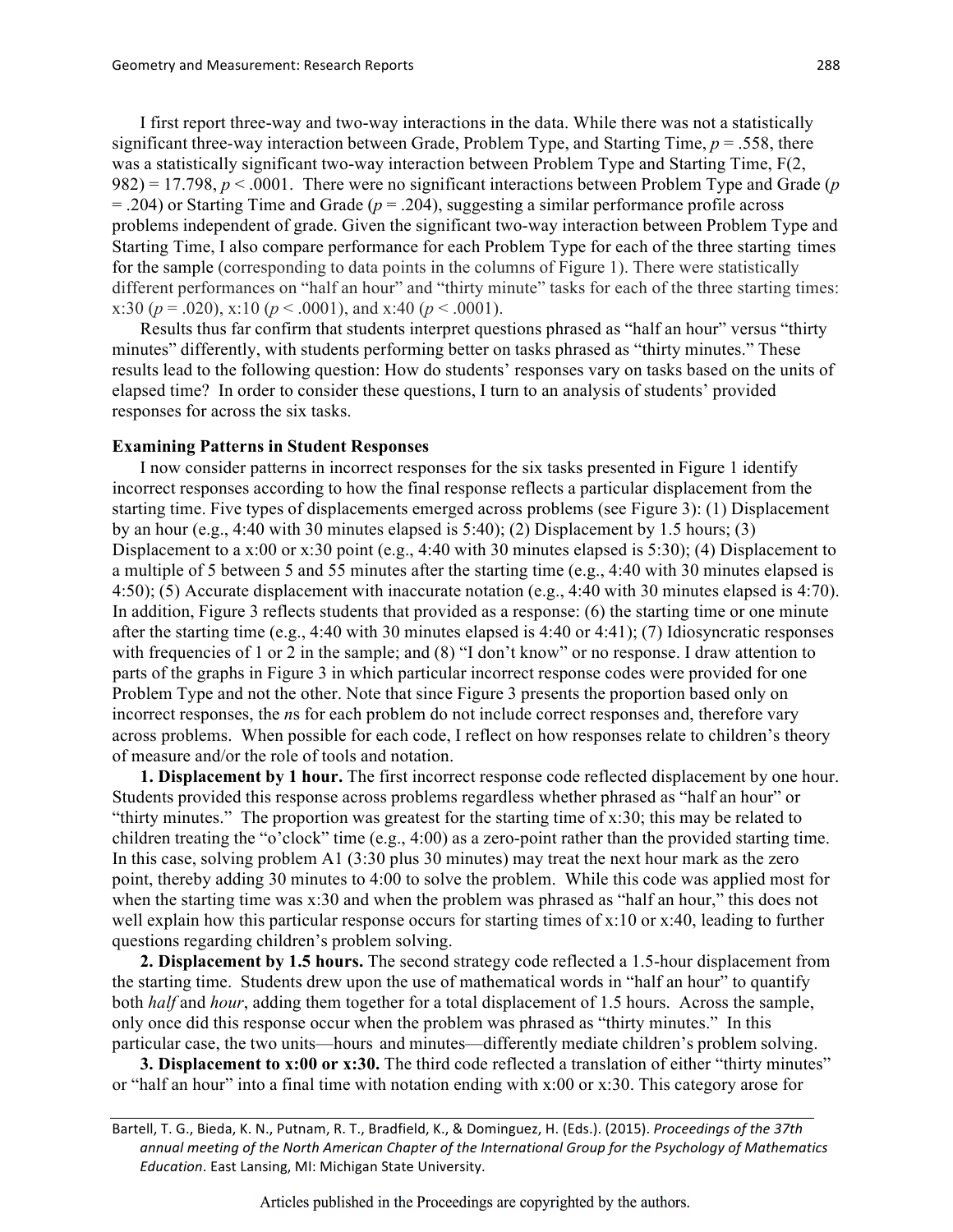

**Figure 3: Proportions of incorrect response codes comparing tasks for "half an hour" or "thirty minutes" by starting time.**

problem phrased both as "half an hour" and "thirty minutes." Students provided a variety of responses that resulted in this code. For example, for problem B3, students responding with "2:00" or "11:00" each received this code, though the different response choices do not reveal children's microgenetic constructions leading to these solutions. Assessment data alone do not well reveal the logic underlying the variety of responses receiving this code, though a conjecture underlying the frequency of x:00 or x:30 responses pertains both to the elapsed duration of 30 minutes/half an hour as well as the social relevance of times to the "o'clock" or "thirty."

**4. Displacement to a multiple of 5**. A common incorrect response for problems phrased both as "half an hour" and "thirty minutes" involved providing a new time at a multiple of 5. This particular category includes many different responses that do not fit into categories provided above. At the same time, the pattern of responses at multiples of 5 was striking. A conjecture is that the analog clock as a tool highlights time at five- minute intervals. Despite the fact that focal problems did not feature analog clocks, students' prior experiences with time, particularly the instructional and cultural emphases on identifying discrete positions in time to the five minutes (NGA Center & CCSSO, 2010), likely informed their problem solving leading to responses at five minute intervals.

**5. Accurate displacement, inaccurate notation.** The fifth strategy code reflected an accurate displacement with inaccurate notation, specifically adding minutes without regrouping such that the final minutes were greater than 60. This code was employed only for those tasks that reached or crossed the hour, and almost exclusively for those problems presented as "thirty minutes." This may be related to students' developing understanding of addition across elementary grades in which minutes to the right of the colon in digital notation are treated in terms of base-10 when asked to add thirty minutes. Conversely, "half an hour" tasks did not lead to this particular code. This may be because the unit "hour" cues for students spatial representations of time related to the analog clock, such that adding half an hour (as opposed to 30 minutes) to 12:40 involves does not cue the same

Bartell, T. G., Bieda, K. N., Putnam, R. T., Bradfield, K., & Dominguez, H. (Eds.). (2015). *Proceedings of the 37th* annual meeting of the North American Chapter of the International Group for the Psychology of Mathematics *Education*. East Lansing, MI: Michigan State University.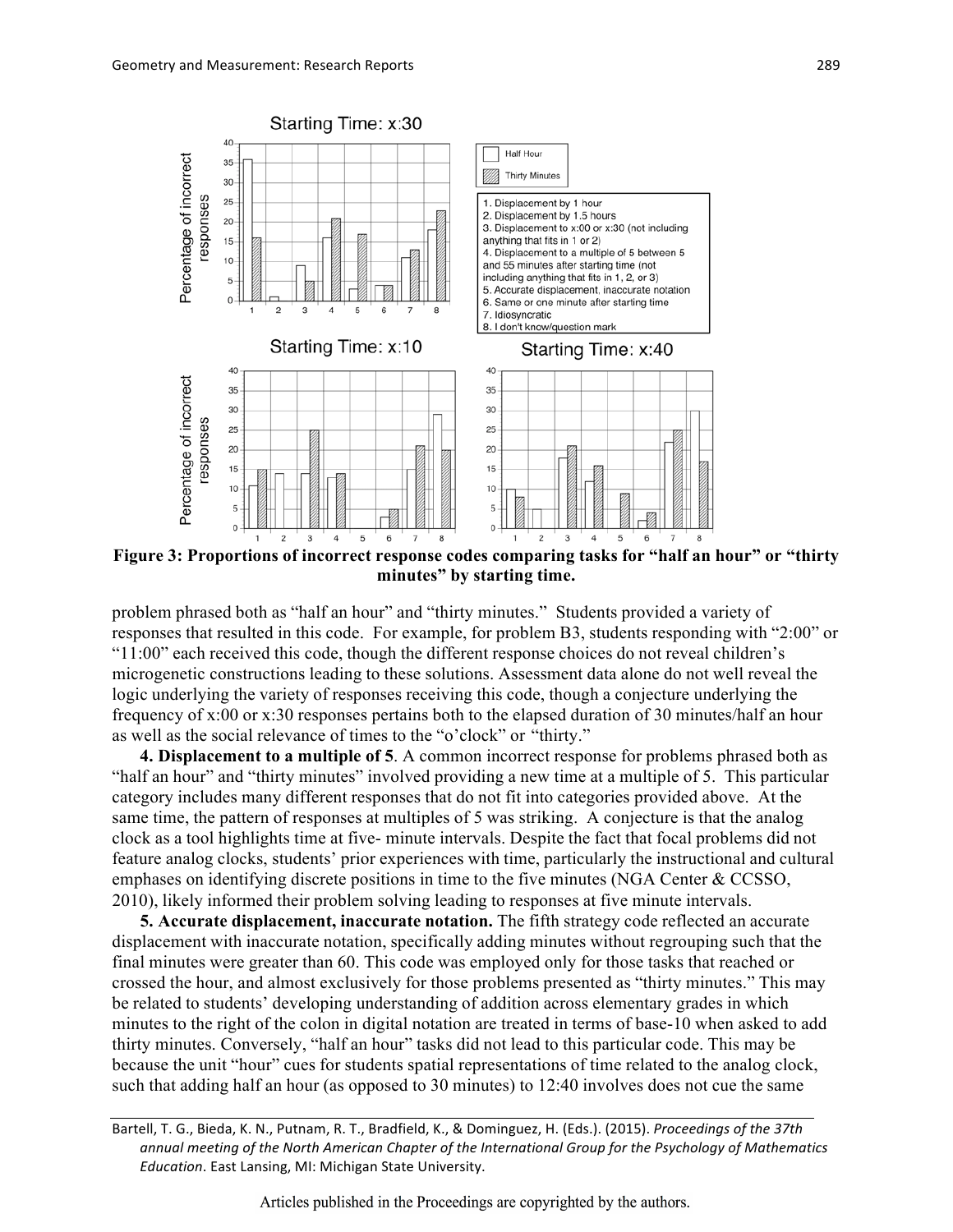base-10 reasoning. This suggests that issues with composition and decomposition in groups of 60 may result from problems phrased as "thirty minutes" in more prevalent ways than when phrased as "half an hour."

## **Concluding Remarks**

Results indicate that students treat problems phrased as "half an hour" and "thirty minutes" differently. While such displacements are mathematically equivalent, they pose differential challenges to children solving such problems. Based on assessment data, this paper makes the following claims and conjectures, though all must be further substantiated through interviews of children's in-themoment problem solving:

- Students treat "half an hour" and "thirty minute" displacements differently in their problem solving, despite the fact that such durations are equivalent;
- Students in each grade may translate an elapsed time of either "half an hour" or "30 minutes" into an hour of displacement;
- Students translate "half an hour" into 1.5 hours, but do not do this with "thirty minutes;"
- Students may translate displacements of "half an hour" and "thirty minutes" in coordination with treating the "o'clock" or "-thirty" time as a zero-point, leading to solutions ending in x:00 or x:30;
- Students draw upon the cultural emphasis of time to the five minutes when solving problems involving time;
- Accurate duration with inaccurate notation is observed when the resulting time either reaches or crosses the next hour, and when tasks are presented in minute- units.

While these findings provide information about children's problem solving with time notation, the study leads to new questions that are yet unanswered in the current analysis. This paper reports on trends in data from an assessment given to elementary students, yet does not answer how or why students respond in such ways. For example, might students' success on problems with a starting time of x:10 be related to whole number understandings, such that 30 is added to 10 without regard to time notation? Does "half an hour" cue for students part-whole relations and their understandings of fractions in a way that "30 minutes" does not?

Given the limited research in this area, the present paper begins to address questions about how elementary children respond to questions about elapsed time. Rather than answer such questions completely, results of this study lead to further questions. While clocks are certainly pervasive in culture, results of this study underscore that children's conceptions of time in standard notation are quite varied. A concern of this project is in supporting all students in coordinating their developing notions of duration with standard time units, as such understandings are generative both in children's developing theory of measure as well as engaging in any scientific investigation requires relying on time.

# **References**

Blume, G.W., Galindo, E., & Walcott, C. (2007). Performance in measurement and geometry from the viewpoint of Principles and Standards for School Mathematics. Results and interpretations of the 2003 mathematics assessment of the National Assessment of Education Progress. NCTM: Reston, VA.

Breyfogle, M.L, & Williams, L.E.. (2008). Designing and implementing worthwhile tasks. *Teaching Children Mathematics, 15*(5), 276-280.

- Burny, E., Valcke, M., & Desoette, A. (2009). Towards an agenda for studying learning and instruction focusing on time-related competencies in children. *Educational Studies, 35*(5), 481-492.
- Cole, M. (1996). Cultural psychology. Cambridge, MA: Harvard University Press.

Bartell, T. G., Bieda, K. N., Putnam, R. T., Bradfield, K., & Dominguez, H. (Eds.). (2015). *Proceedings of the 37th* annual meeting of the North American Chapter of the International Group for the Psychology of Mathematics *Education*. East Lansing, MI: Michigan State University.